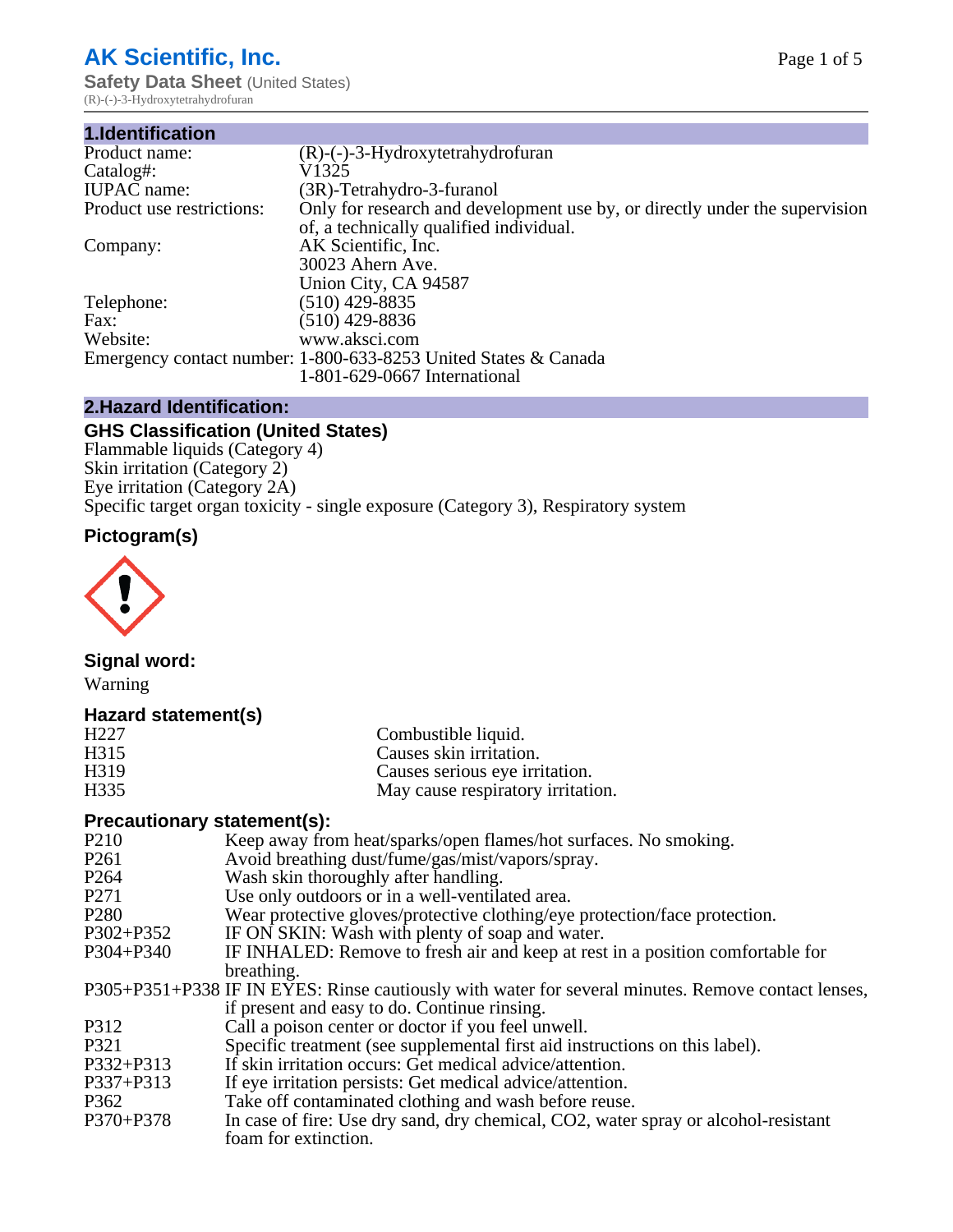| $P403 + P233$    | Store in a well-ventilated place. Keep container tightly closed.   |
|------------------|--------------------------------------------------------------------|
| $P403 + P235$    | Store in a well-ventilated place. Keep cool.                       |
| P <sub>405</sub> | Store locked up.                                                   |
| <b>P501</b>      | Dispose of contents/container to an approved waste disposal plant. |

#### **Hazards not otherwise classified (HNOC) or not covered by GHS:** None

#### **3.Composition/Information on Ingredients**

| Synonyms: | Not available. |
|-----------|----------------|
| $CAS#$ :  | 86087-24-3     |
| Purity:   | 98% (GC)       |
| EC:       | 617-796-6      |

#### **4. First Aid Measures**

**General Information:** Immediately remove any clothing contaminated by the product. Move out of dangerous area. Consult a physician and show this safety data sheet.

**Inhalation:** Move person to fresh air. If not breathing, give artificial respiration. If breathing is difficult, give oxygen. Obtain medical aid.

**Skin contact:** Immediately flush skin with running water for at least 15 minutes while removing contaminated clothing and shoes. Wash clothing before reuse. Obtain medical aid immediately.

**Eye contact:** Immediately flush open eyes with running water for at least 15 minutes. Obtain medical aid immediately.

**Ingestion:** Do NOT induce vomiting without medical advice. Rinse mouth with water. Never administer anything by mouth to an unconscious person. Obtain medical aid immediately.

**Most important symptoms and effects, both acute and delayed:** No further information available. Please see sections 2 and 11.

**Indication of any immediate medical attention and special treatment needed:** No further information available.

#### **5. Fire Fighting Measures**

**Suitable extinguishing media:** Use water spray, dry chemical, carbon dioxide, or chemical foam. **Specific hazards arising from the chemical:** Carbon oxides.

**Advice for firefighters:** As in any fire, wear a NIOSH-approved or equivalent, pressure-demand, self-contained breathing apparatus and full protective gear. During a fire, irritating and highly toxic gases may be generated by thermal decomposition or combustion.

#### **6. Accidental Release Measures**

**Personal precautions, protective equipment and emergency procedures:** Wear protective equipment and keep unprotected personnel away. Ensure adequate ventilation. Remove all sources of ignition. Prevent further leak or spill if safe to do so. For personal protective equipment, please refer to section 8.

**Environmental precautions:** Do not let product enter drains, other waterways, or soil.

**Methods and materials for containment and cleaning up:** Prevent further leak or spill if safe to do so. Vacuum, sweep up, or absorb with inert material and place into a suitable disposal container. Consult local regulations for disposal. See section 13 for further disposal information.

# **7. Handling and Storage**

**Precautions for safe handling:** Avoid contact with skin, eyes, and personal clothing. Wash hands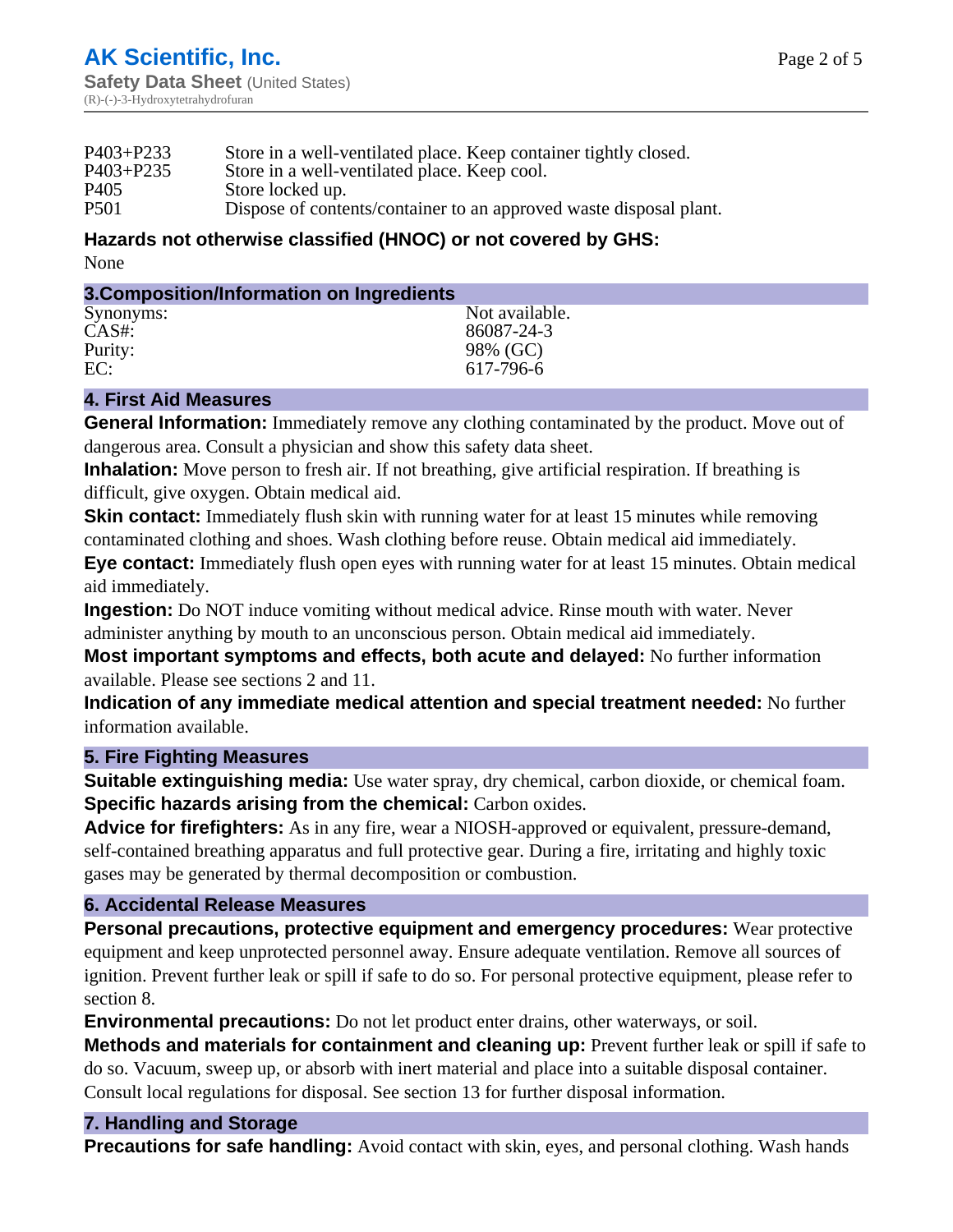thoroughly after handling. Avoid breathing fumes. Use only with adequate ventilation. Wear suitable protective clothing, gloves, and eye/face protection. Keep away from sources of ignition. Minimize dust generation and accumulation. Keep container tightly closed. Open and handle container with care. Do not eat, drink, or smoke while handling.

**Conditions for safe storage, including any incompatibilities:** Store in a tightly-closed container when not in use. Store in a cool, dry, well-ventilated area away from incompatible substances. Keep away from sources of ignition. ,Store long-term at 2-8°C.

# **8. Exposure Controls/Personal Protection**

**9. Physical and Chemical Properties**

#### **Exposure limits:**

OSHA PEL: Not available. NIOSH REL: Not available.<br>ACGIH TLV: Not available. ACGIH TLV:

**Appropriate engineering controls:** Avoid contact with skin, eyes, and clothing. Wash hands before breaks and immediately after handling the product. Facilities storing or utilizing this material should be equipped with an eyewash fountain. Use adequate general and local exhaust ventilation to keep airborne concentrations low.

# **Personal protection**

- Eyes: Based on an evaluation of the eye or face hazards present, wear chemical splash-resistant safety glasses or goggles with side protection. A face shield may be appropriate in some workplaces. Use eyewear tested and approved under appropriate government standards such as OSHA 29 CFR 1910.133 or EU EN166.
- Hands: Wear gloves selected based on an evaluation of the possible hazards to hands and skin, the duration of use, the physical conditions of the workplace, and the chemical resistance and physical properties of the glove material.
- Skin and body: Protective clothing must be selected based on the hazards present in the workplace, the physical environment, the duration of exposure, and other factors. No fabric can provide protection against all potential hazards; therefore it is important to select the appropriate protective clothing for each specific hazard. At the minimum, wear a laboratory coat and close-toed footwear.
- Respiratory: Respirators are not a substitute for accepted engineering control measures such as enclosure or confinement of the operation, general and local ventilation, and substitution of less toxic materials. When respiratory personal protective equipment is appropriate based on an assessment of respiratory hazards in the workplace, use a NIOSH- or CEN-certified respirator.

| 9. Physical and Unemical Properties |                               |
|-------------------------------------|-------------------------------|
| <b>Physical State:</b>              | Colorless to yellowish liquid |
| Molecular Formula:                  | C4H8O2                        |
| Molecular Weight:                   | 88.11                         |
| Odor:                               | Not available.                |
| pH:                                 | Not available.                |
| <b>Boiling Point Range:</b>         | $181^{\circ}$ C               |
| Freezing/Melting Point:             | Not available.                |
| <b>Flash Point:</b>                 | $82^{\circ}$ C                |
| <b>Evaporation Rate:</b>            | Not available.                |
| Flammability (solid, gas):          | Please see section 2.         |
| Explosive limits:                   | Not available.                |
| Vapor Pressure:                     | Not available.                |
| Vapor Density:                      | Not available.                |
| Solubility:                         | Not available.                |
| <b>Relative Density:</b>            | 1.097                         |
|                                     |                               |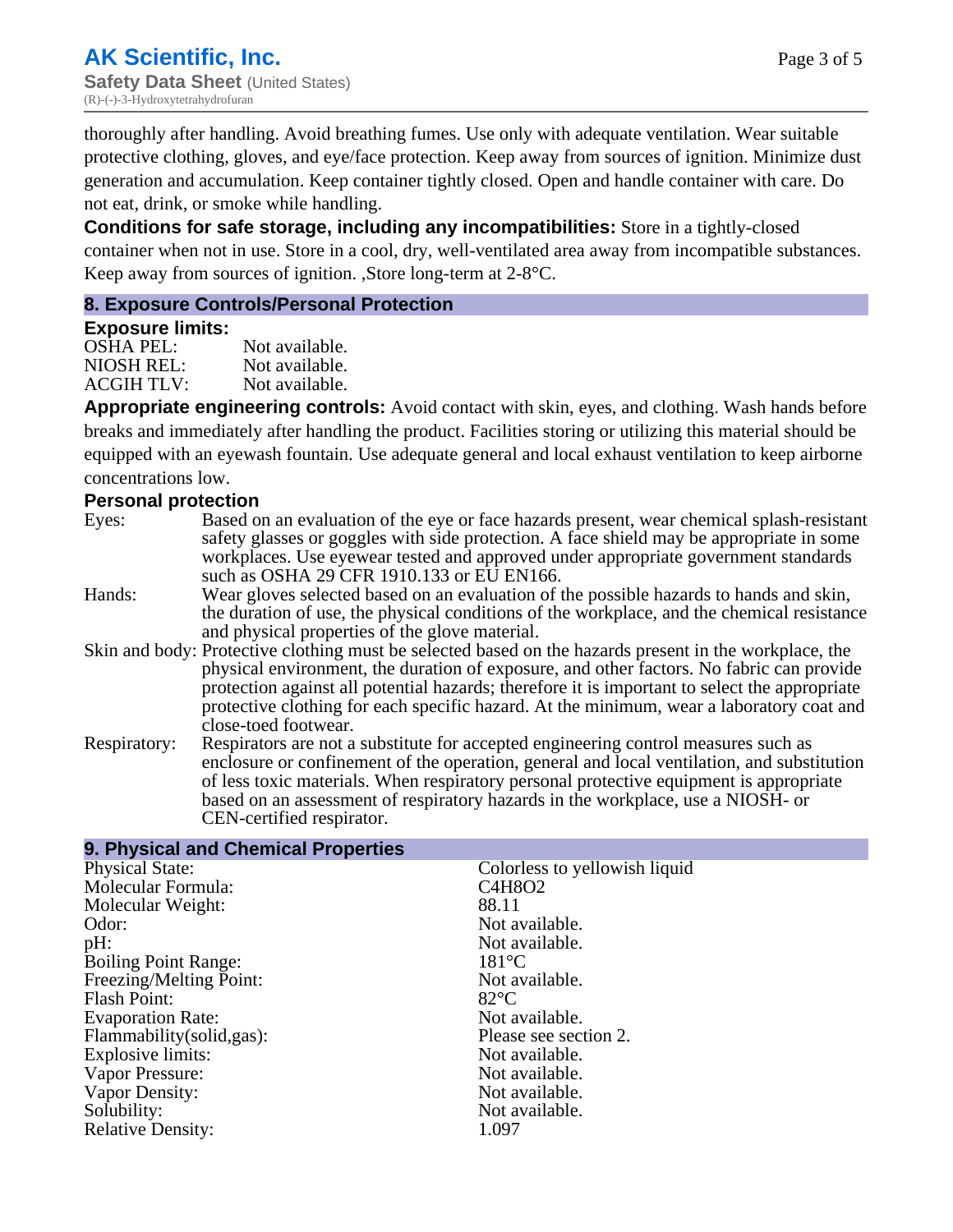| Refractive Index:<br>Volatility:<br><b>Auto-ignition Temperature:</b><br><b>Decomposition Temperature:</b><br><b>Partition Coefficient:</b>                       | 1.45<br>Not available.<br>Not available.<br>Not available.<br>Not available.                                                                                                                                                                                                                                                                                                                                          |
|-------------------------------------------------------------------------------------------------------------------------------------------------------------------|-----------------------------------------------------------------------------------------------------------------------------------------------------------------------------------------------------------------------------------------------------------------------------------------------------------------------------------------------------------------------------------------------------------------------|
| <b>10. Stability and Reactivity</b>                                                                                                                               |                                                                                                                                                                                                                                                                                                                                                                                                                       |
| Reactivity:<br>Chemical stability:<br>Possibility of hazardous reactions:<br>Conditions to avoid:<br>Incompatible materials:<br>Hazardous decomposition products: | Not available.<br>Stable under recommended temperatures and pressures.<br>Not available.<br>Dust generation.<br>Strong oxidizing agents.<br>Carbon oxides.                                                                                                                                                                                                                                                            |
| <b>11. Toxicological Information</b>                                                                                                                              |                                                                                                                                                                                                                                                                                                                                                                                                                       |
| RTECS#<br>Acute toxicity:<br>Routes of exposure:<br>Symptoms related to the physical, chemical and<br>toxicological characteristics:                              | Not available.<br>Not available.<br>Inhalation, eye contact, skin contact, ingestion.<br>Skin contact may result in inflammation<br>characterized by itching, scaling, reddening,<br>blistering, pain or dryness. Eye contact may result<br>in redness, pain or severe eye damage. Inhalation<br>may cause irritation of the lungs and respiratory<br>system. Overexposure may result in serious illness<br>or death. |
| Carcinogenicity                                                                                                                                                   |                                                                                                                                                                                                                                                                                                                                                                                                                       |

#### IARC: Not classified.<br>
NOTP: Not listed. NTP:<br>
OSHA: Not listed.<br>
Not listed. Not listed. Acute toxic effects: Inflammation of the eye is characterized by redness, watering, and itching. Skin inflammation is characterized by itching, scaling, reddening, or, occasionally, blistering.

| <b>12. Ecological Information</b> |                |
|-----------------------------------|----------------|
| Ecotoxicity:                      | Not available. |
| Persistence and degradability:    | Not available. |
| Bioaccumulative potential:        | Not available. |
| Mobility in soil:                 | Not available. |
| Other adverse effects:            | Not available. |

**13. Disposal Considerations** Chemical waste generators must determine whether a discarded chemical is classified as hazardous waste. US EPA guidelines for the classification determination are listed in 40 CFR 261.3. Additionally, waste generators must consult state and local hazardous waste regulations to ensure complete and accurate classification. Observe all federal, state and local regulations when disposing of the substance.

Disposal of packaging: Do not reuse containers. Dispose of as unused product.

#### **14. Transportation Information**

#### **DOT (United States)**

| UN number:              | NA1993                                                               |
|-------------------------|----------------------------------------------------------------------|
| Proper shipping name:   | Combustible liquid, n.o.s. $((R)$ - $(-)$ -3-Hydroxytetrahydrofuran) |
| Transport hazard class: | Comb liq; Combustible Liquid                                         |
| Packing group:          |                                                                      |
|                         |                                                                      |